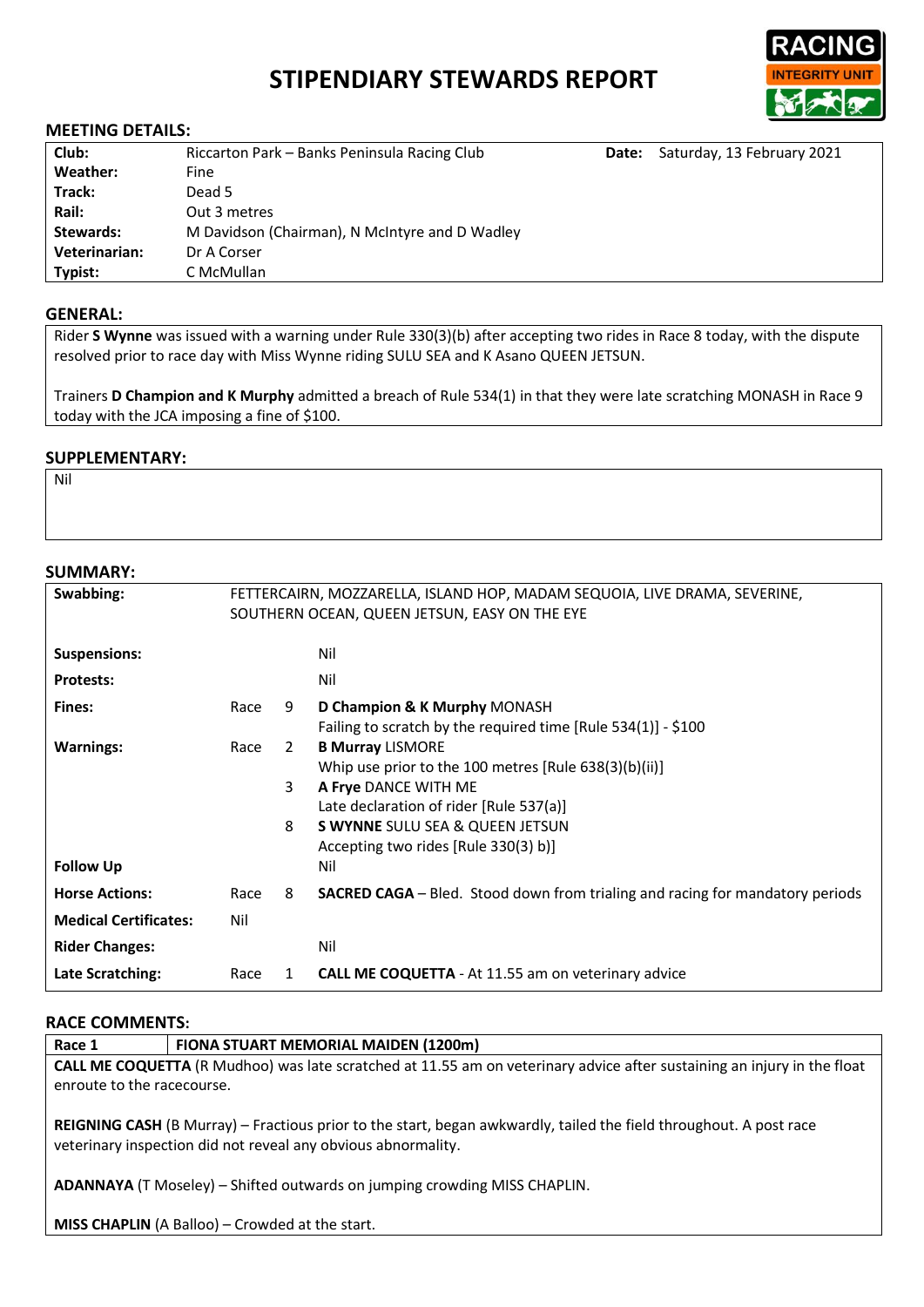**PURPLE RAIN** (BB Hong) – Slow to begin.

**TACIT APPROVAL** (K Mudhoo) – Raced keenly in the early stages.

**JUSTABELLE** (K Asano) – Raced wide throughout.

**ARE THERE** (R Beeharry) – Lay outwards in the early stages of the run home, dictated inwards near the 120 metres having to briefly steady.

**JACK KNOWS BEST** (Y Chew) – Became awkwardly positioned between runners near the 350 metres having to be briefly steadied.

**FETTERCAIRN** (S Wynne) – Shifted ground under pressure throughout the run home and continued to shift inwards over the concluding stages and near the 150 metres inconvenienced ARE THERE which had to briefly steady.

**COMMITMENT** (C Barnes) – When asked to comment on today's performance, rider advised that the gelding had a nice run throughout but only battled when placed under pressure and she could offer no tangible excuses.

# **Race 2 NZB INSURANCE PEARL SERIES RACE (1000m)**

**MOZZARELLA** (K Asano) – Bumped with EIGHT BALL at the start.

**EIGHT BALL** (BB Hong) – Bumped with MOZZARELLA at the start.

**MACKENZIE LAD** (S Wynne) – Bounded at the start losing some ground.

**DURBAN WAY** (R Mudhoo) – Rider accidentally dropped his whip passing the 350 metres.

**B Murray** (LISMORE) was issued with a warning for his whip use prior to the 100 metres.

## **Race 3 ALISTAIR GRAY MEMORIAL MAIDEN (1400m)**

**HE'S IRISH** (Z Bholah) – Bounded at the start shifting outwards abruptly losing ground.

**HUMILIATE** (T Jonker) – Slow to begin, raced wide without cover throughout.

**DANCE WITH ME** (A Balloo) – Hampered shortly after the start.

**PONSARDIN** (L Callaway) – Had to be steadied away from heels passing the 1000 metres when racing keenly, again had to be steadied passing the 175 metres.

**ROCMEMAMA** (R Mudhoo) – Raced three wide without cover throughout.

**SAM'S SONG** (D Bothamley) – Held up early in the run home and was inclined to lay in over the concluding stages with the rider swapping whip hands.

**HOMBRE** (M Gestain) – Lay in in the run home having to be straightened on a number of occasions.

**IL SONETTO** (C Campbell) – Raced greenly in the run home shifting in near the 175 metres despite the efforts of the rider and crowding PONSARDIN which had to be steadied.

**EULOGY SHOW** (K Mudhoo) – Awkwardly placed on heels near the 150 metres having to be steadied.

**UBER ROCA** (B Murray) – Crowded and had to steady passing the 100 metres when STAR VISTA lay in before being straightened by its rider.

**STAR VISTA** (J Lowry) – Lay inwards near the 100 metres placing UBER ROCA in restricted room momentarily.

**RIMARCHEVOLE** (C Barnes) – Unable to keep in contact with the field over the concluding stages with the rider unable to offer any explanation . A post race veterinary inspection did not reveal any obvious abnormality. Trainer advised he will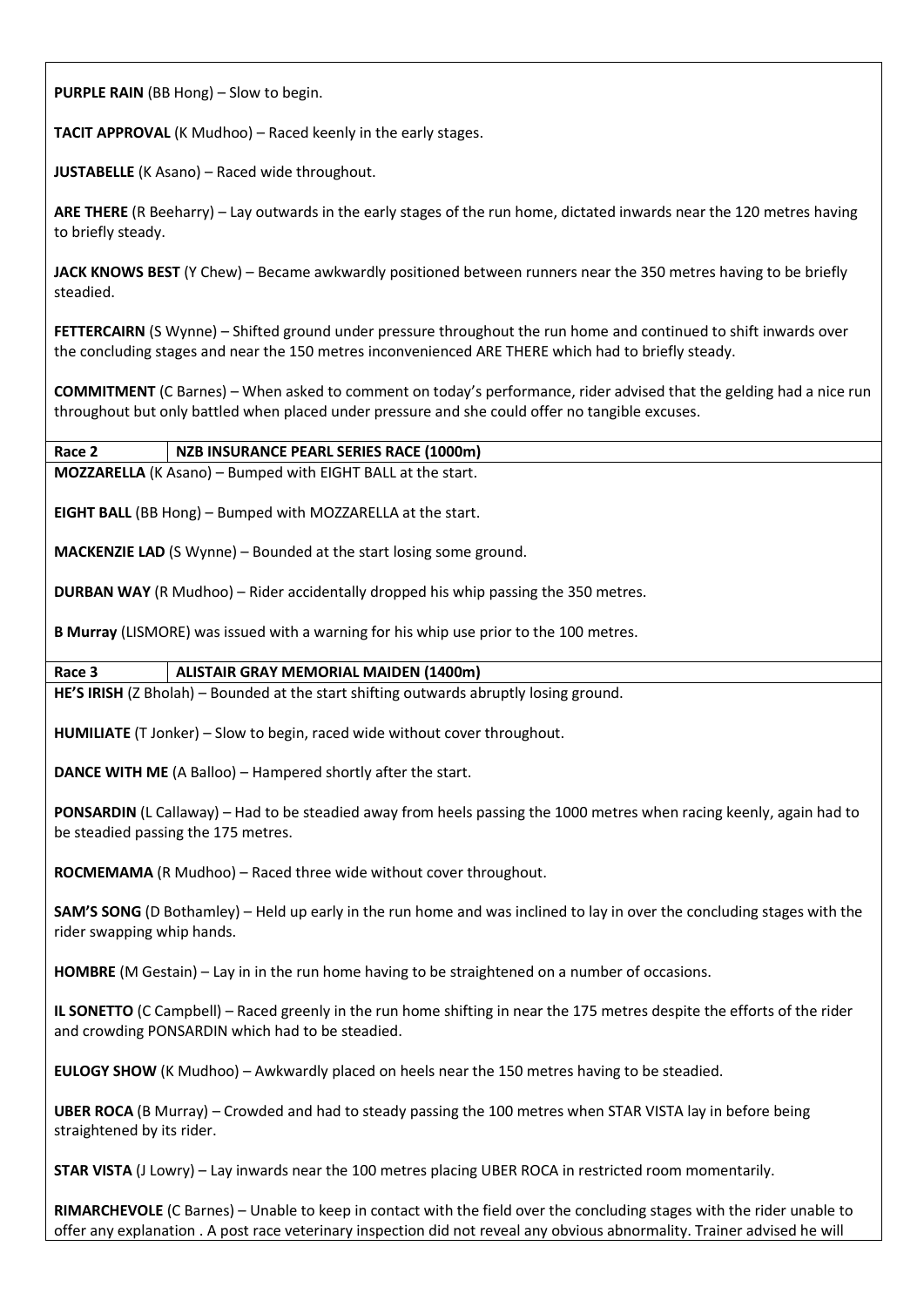consider the racing future of the mare.

## **Race 4 MICK AND MELBA MURFITT MEMORIAL RATING 65 (1200m)**

**LLOVIZNA** (G Jogoo) – Slow to begin.

room briefly.

**LINEDANCEKING** (J Lowry) – Began awkwardly losing ground.

**OUR ROSETTE** (T Moseley) – Over raced in the early stages.

**BENAUD** (W Papier) – Raced wide throughout.

**MADAM SEQUOIA** (K Kwo) – When asked to comment on the apparent improved performance today, co-trainer R Wilson advised that the filly had drawn an inside barrier at its previous start and is better suited to racing in the open and an improved performance today was not totally unexpected.

**R Mudhoo** (WELL CHOSEN) was spoken to advisedly regarding his whip use on a runner out of contention.

| Race 5 | RANGIORA EQUINE SERVICES OPEN HANDICAP (1100m)                  |
|--------|-----------------------------------------------------------------|
|        | <b>EL BEE DARCI</b> (K Mudhoo) – Began awkwardly losing ground. |

**LIVE DRAMA** (C Barnes) – Shifted in when negotiating the crossing placing JOHNNY JONES and KHIMAR WAR in restricted

**DEVIOUS** (T Moseley) – Made the crossing near the 700 metres awkwardly.

**KHIMAR WAR** (S Wynne) – When spoken to regarding performance, rider reported that the gelding had felt lethargic and had been disappointing.

**S Toolooa** (ENZO'S LAD) was spoken to advisedly regarding his whip use prior to the 100 metres.

## **Race 6 GM ACCOUNTING & CONSULTING RATING 74 (1400m)**

**SERIOUSLY** (T Moseley) – Slow to begin. Rider reported that the gelding had not felt entirely comfortable in today's track conditions.

**GLORIOUS OCEAN** (S Wynne) – Began awkwardly making contact with the outside gate. Rider reported that the mare had never travelled comfortably throughout and was treated post race for inflammation to a hoof. Stable connections were advised of their obligations to inform stewards of any condition that may affect a horses performance.

**SEVERINE** (J Lowry) – Shifted inwards abruptly on jumping crowding EXPRESS RIP and EL GLADIADOR

**EXPRESS RIP** (R Mudhoo) – Crowded on jumping.

**EL GLADIADOR** (M Gestain) – Crowded on jumping, raced three wide without cover throughout.

**HEE'S OUR SECRET** (K Asano) – Over raced in the early stages, jostled with JEWEL OF PATCH early in the run home.

**ROCK SENSATION** (L Callaway) – Raced four wide without cover throughout.

**JEWEL OF PATCH** (C Barnes) – Briefly held up rounding the final bend and then jostled with HEE'S OUR SECRET for several strides when taking a marginal run to the inside of that runner early in the run home.

**SEVERINE** (J Lowry) – Made contact with I AM A ROCK on two occasions inside the final 100 metres when both runners shifted ground.

**I AM A ROCK** (D Bothamley) – Made contact with SEVERINE on two occasions inside the final 100 metres when both runners shifted ground.

**Race 7 C S STEVENS MEMORIAL BANKS PENINSULA CUP (1800m)**